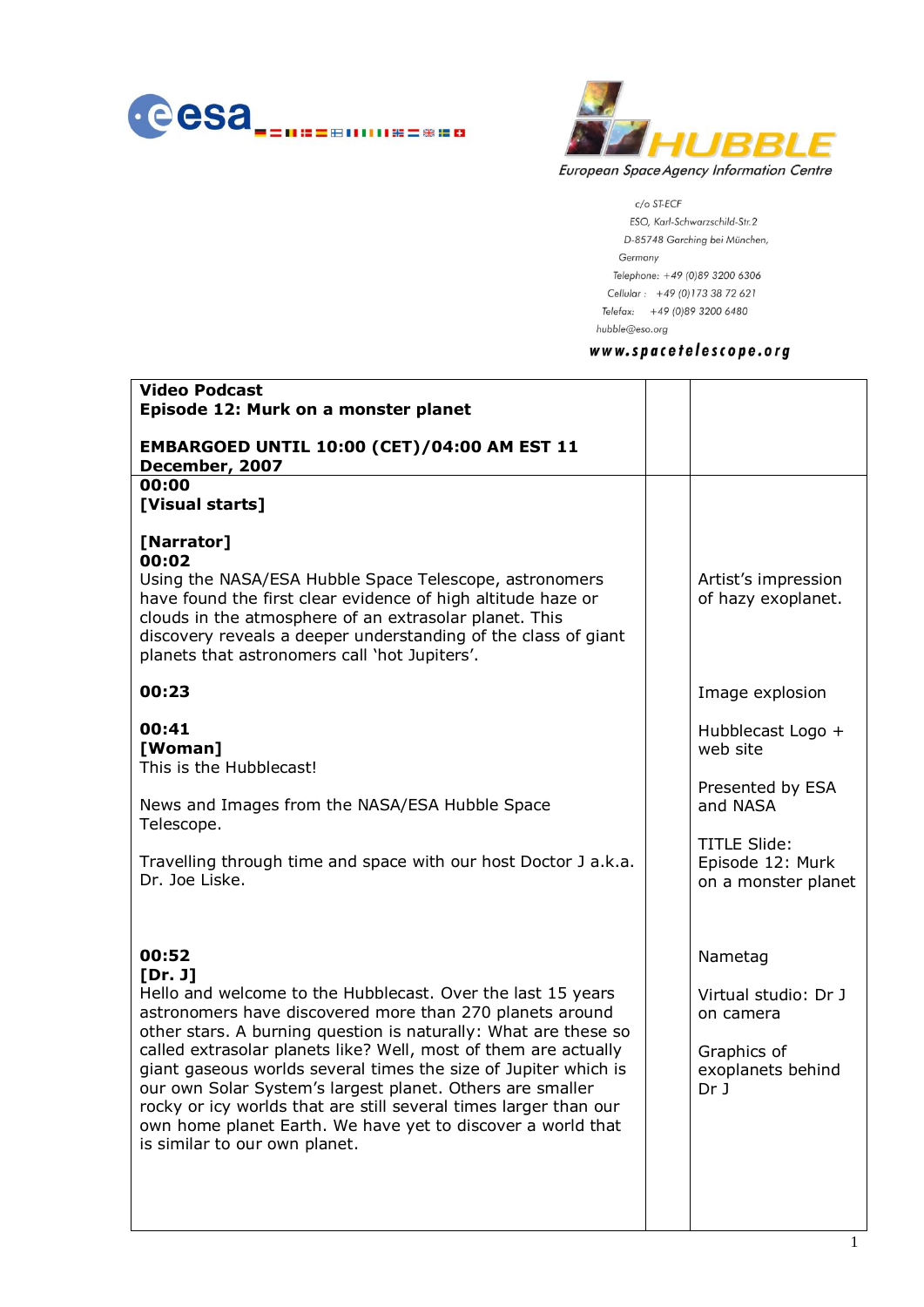## **01:30 [Narrator]**

Using the Advanced Camera for Surveys (or ACS), the Hubble Space Telescope has recently observed a fascinating large gaseous planet around the star HD 189733. Careful analysis of these very high precision observations by a team lead by Frédéric Pont from the Geneva University Observatory showed that this planet, designated HD 189733b, possesses a murky haze layer extending over an altitude range of about 1000 km in the planet's upper atmosphere.

The atmosphere of this gaseous planet is at around 800 degrees Centigrade. This is due to its proximity to its parent star and is the reason that astronomers call this type of planet a 'hot Jupiter'.

These hazes are probably made of tiny condensed particles less that 1/1000th of a millimetre across, similar to those already known on Venus and Saturn's moon, Titan. Their presence means that the sky over HD 189733b would look very much like a red hazy sunset viewed from an industrially polluted city on Earth.

## **02:44**

#### **[Dr. J]**

Today we have a special guest. This is Dr Bob Fosbury- he's the leader of the European Hubble effort. So tell me Bob what's so special about this particular star and its planet? **02:55**

## **[Bob Fosbury]**

Well this is a rather special planetary system because the star itself is quite small, it's only about 75% the size of our Sun and yet the planet itself is larger than Jupiter. So when the planet transits in front of the star it obscures quite a large fraction of light from the star which enables a very accurate measurement.

## **03:14**

#### **[Dr. J]**

So what exactly made these observations so precise? Why was this only possible now?

#### **03:20**

#### **[Bob Fosbury]**

Well we have to do this from space because when we try and do this from the ground the atmosphere makes it very difficult to make precise measurements of brightness, so we do it from space. And the special thing about this particular observation is that the scientists spread the light out over many pixels in the detector. So rather than just having a little point of light representing the star on the detector the starlight was spread out into a spectrum using this so called 'grism mode' of the Advanced Camera for Surveys. Now, that enables a very precise measurement because you can measure over many many pixels (a large area of detector)but it also, by spreading out the colours, enables you to measure the brightness (or the reduction in brightness) of the starlight over many colours. So having these different measurements in different colours enables you to characterize the nature of the atmosphere.

Image of Hubble then rapid zooming along Hubble's axis towards the planet system past M27, the Dumbbell Nebula towards HD 189733

Hot planet

Hazy sunset over city.

Dr J and BF on camera.

Extrasolar planet images behind.

Grism images behind.